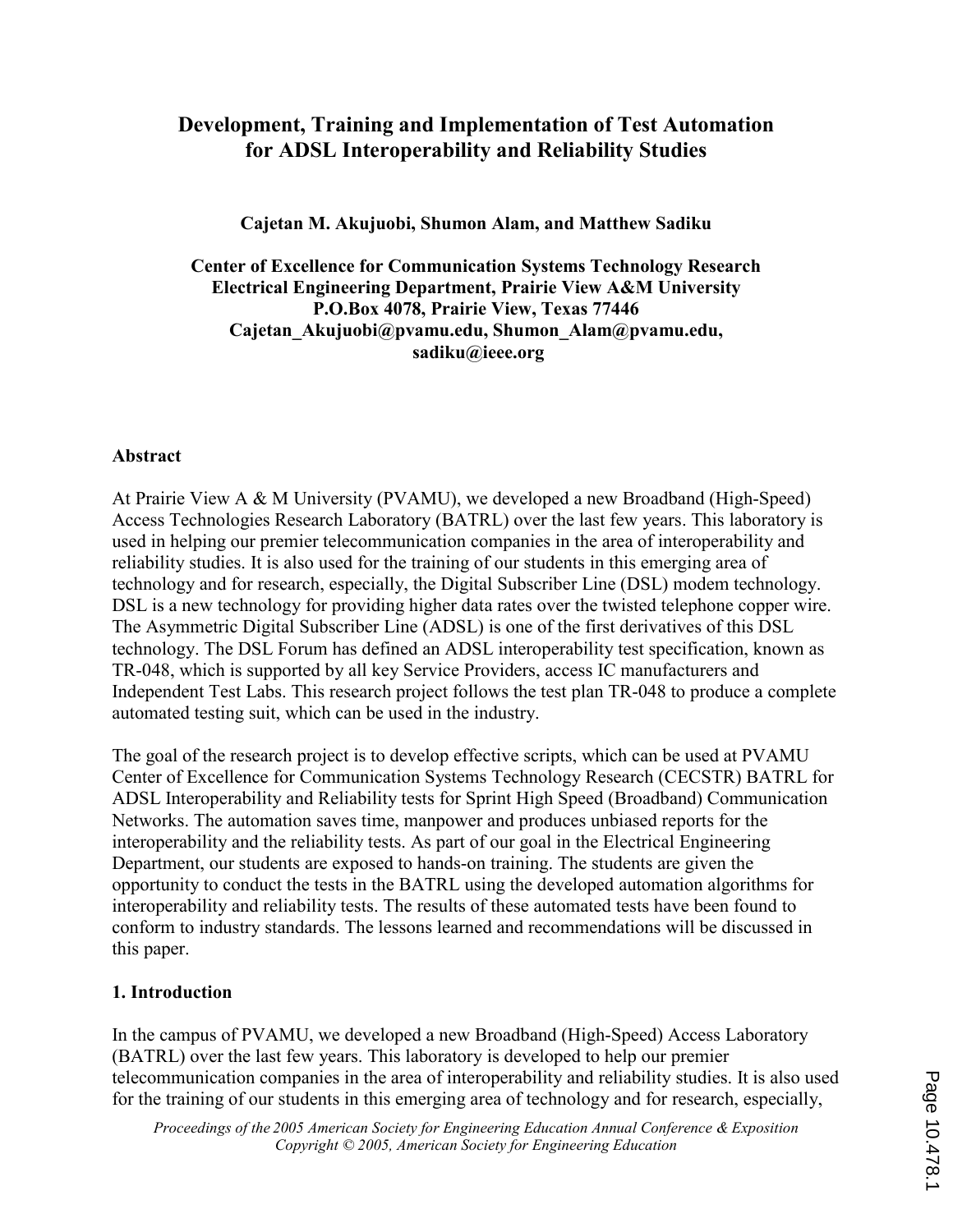the DSL technology. DSL is a new technology for providing higher data rates over the twisted telephone copper wire. It describes the transmission technology that was the first developed Digital Subscriber Line for the Integrated Service Digital Network (ISDN) Basic Rate Access channel. Most recently, xDSL is used as a generic name for any DSL system. Some of the other types of DSL are Asymmetric Digital Subscriber Line (ADSL), High-Bit-Rate Digital Subscriber Line (HDSL), Very-High-Bit-Rate Digital Subscriber Line (VDSL), etc. High-Bit-Rate Digital Subscriber Lines (HDSL) is an extension to ISDN for shorter Carrier Service Area (CSA).

The performance of ADSL depends on the loop conditions like any other DSL system. Broader signal bandwidth gives more throughputs, but because of Near End Crosstalk (NEXT) noise, the subscriber loop is useful beyond the frequency band of HDSL [1]. That is why ADSL system uses two different frequency bands for upstream and downstream transmissions for avoiding NEXT noise at broader bandwidth. ADSL system is very popular for the consumer broadband services where the downstream throughput needs to be much higher than the upstream transmission. The user can have telephone services and the broadband services simultaneously using ADSL system. It helps the DSL market and hence service providers.

Distribution cables contain 25 to 1000 pairs and they are bundled into binder groups of 25, 50 or 100 pairs. In a binder group there might be T1, ISDN or HDSL disturbers and hence ADSL must cope with these noise impairments, length distribution, bridge tap and other factors like noise spike etc. Manufacturers need to make sure the system components of ADSL are interoperable and reliable. DSL Forum has defined an ADSL interoperability and reliability test specification, known as TR-048, which is supported by all key Service Providers, access IC manufacturers and Independent Test Labs. This TR-048 Interoperability and Reliability Test Plan are for broadband (high speed) modems and DSLAM for different line conditions [2]. The test plan consists of Physical Layer tests and Higher Layer tests. Currently, every manufacturer follows this guideline before they bring their products to the market. This is a very extensive test and needs long time for completing the test. Manual tests could be biased and depends on the tester's judgment.

The goal of this research project is to develop an automation process for the testing of ADSL modems. It was implemented following the test plan TR-048 to produce a complete automated testing suit, which can be used in the industry. Industry standard scripting language TCL and Perl are used for the test automations. We have used Digital Subscriber Line Access Multiplexers (DSLAM) as the central office (CO) side of the communication network and modems of different vendors as the Customer Premise Equipment (CPE) side. The loop between the CO and the CPE is simulated using Wire Line Simulator (WLS). The program controls WLS for different loop lengths and noise impairments, and retrieves data from DSLAM when CPE modem trains itself.

The automation that we developed and implemented saves time, manpower and produces unbiased reports for the interoperability and the reliability tests. As part of our goal in the Electrical Engineering Department, we expose our students to hands-on training. The students are given the opportunity to conduct the tests in the broadband (high-speed) communications laboratory using the developed automation algorithms for interoperability and reliability tests. The results of these automated tests have been found to conform to industry standards. The lessons learned and recommendations are discussed in this paper.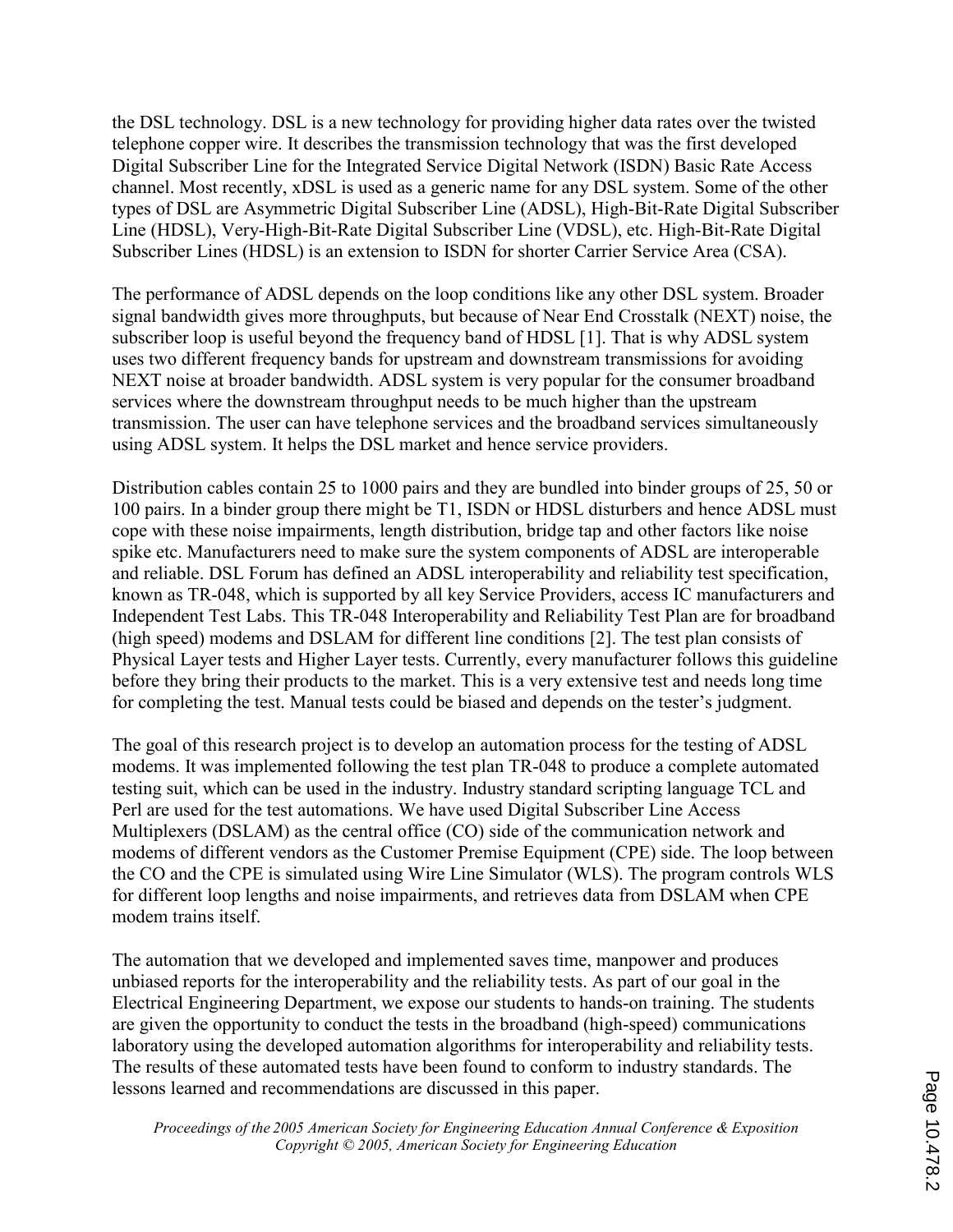

Fig.1: Telephone Subscriber Loop Environment

In this paper, Section 2 covers brief description of Telephone Subscriber Loop Environment, Section 3 briefly describes the Test Plan TR-048, Section 4 describes the Test Equipments, Automation Methods/General Algorithm. Section 5 includes the Conclusions while Section 6 includes the references. The Appendix includes sample modem reports and some Sections of the Broadband Access Technologies Research Laboratory (BATRL).

#### 2. Telephone Subscriber Loop Environment

The term loop refers to the twisted-pair telephone line from CO (Central Office) to the customer. Larger COs may serve 100,000 telephone lines. Feeder plant cables lead from CO to the serving area interface (Feeder Distribution interface), which serves 1,500 to 3,000 lines [3]. Distribution cables contain 25 to 1000 pairs. For residential and small business areas, the distribution cables lead to drop wire that serves each customer. The feeder and the distribution cables are bundled into binder groups of 25, 50 or 100 pairs. The pairs within a binder group remain adjacent to each other for the length of the cable. As a result, the crosstalk of pairs within a binder group is somewhat greater than crosstalk between pairs in different binder groups. A bridge tap is an unterminated wire and approximately 80% of loops in US have bridge taps [1]. There are also series of inductors in some loops, called loaded loops.

A loop plant is designed a little bit differently for serving telephone service and DSL. Distance is a major factor for serving DSL. Shorter loop length achieves higher bit rate. Series inductors need to be removed because DSL does not operate on loaded loops. With the bridge taps in the loop the service becomes worse. In a binder group there might be T1, ISDN or HDSL disturbers and hence ADSL must cope with these noise impairments, length distribution, bridge tap and other factors like noise spike etc. Fig.1 shows the telephone subscriber loop environment and Fig. 2 shows a typical ADSL loop architecture.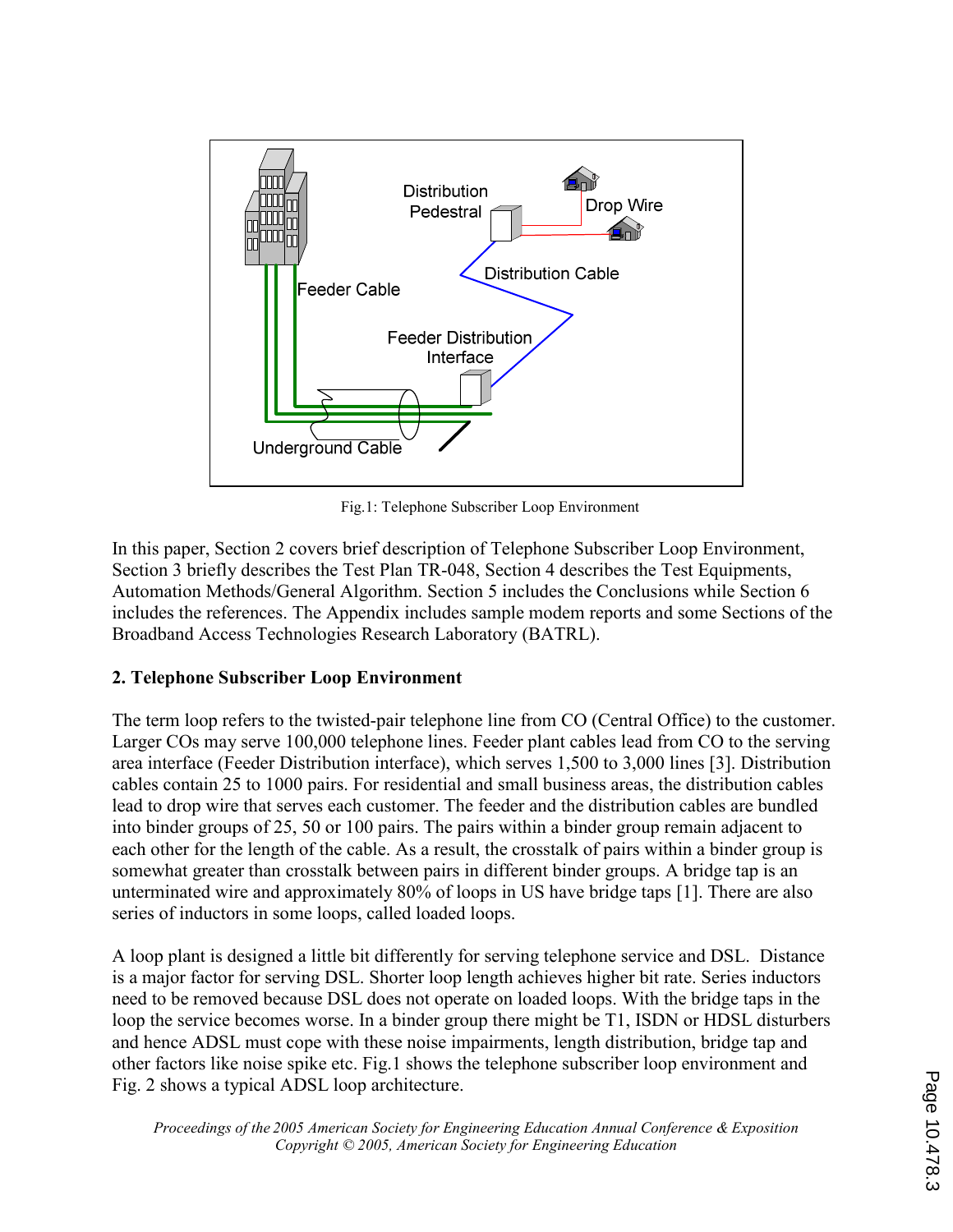

Fig. 2: ADSL Loop Architecture

# 3. Test Plan TR-048

At CECSTR in PVAMU, we used the DSL Forum test plan TR-048 for the testing of the DSL interoperability and reliability studies. This includes the Physical Layer and Higher Layer Test Cases.

## 3.1 Physical Layer Test

Physical Layer test cases basically measure the sync rate for a modem that can achieve for a certain type of line environments. This is the physical line rate between the modem and the DSLAM. This rate depends on the line quality such as the distance between CPE and CO, line noise (such as white noise, noise impulse, HDSL, ISDN impairments) etc. This line rate also depends on bridge taps. TR-048 specifies the line length with noise impairments and bridge taps that could be used for ADSL services. It also defined the expected results for which a test can be compared. The test specifications are: Loop Tests with Ports Set for Adaptive Rate, Loop Tests with Ports Set for Fixed Rate, North American Fixed Rate Tests, Full Rate Standard Loop Tests, CSA #4 Standard Loop, ANSI 13 Standard Loop test, Bridged Tap Tests, ADSL Functionality Tests, DSL Noise Spikes/Surges Tests, and Operation in the Presence of Impulse Noise Events. The defined Noise Impairments are: White Noise Impairment Only, HDSL Impairment, 24 DSL Impairment, and T1 Adjacent Binder Impairment. Fig. 3 shows TR-048 defined loops.

## 3.2 Higher Layer Test Cases

Asynchronous Transfer Mode (ATM), Point-to-Point Protocol over ATM (PPPoA) and Point-to-Point Protocol over Ethernet (PPPoE) connectivity are tested for higher layer test cases and also throughput and latency are measured to determine a modem's capability. These tests are significant because the performance of the ADSL line depends on the actual throughput. Users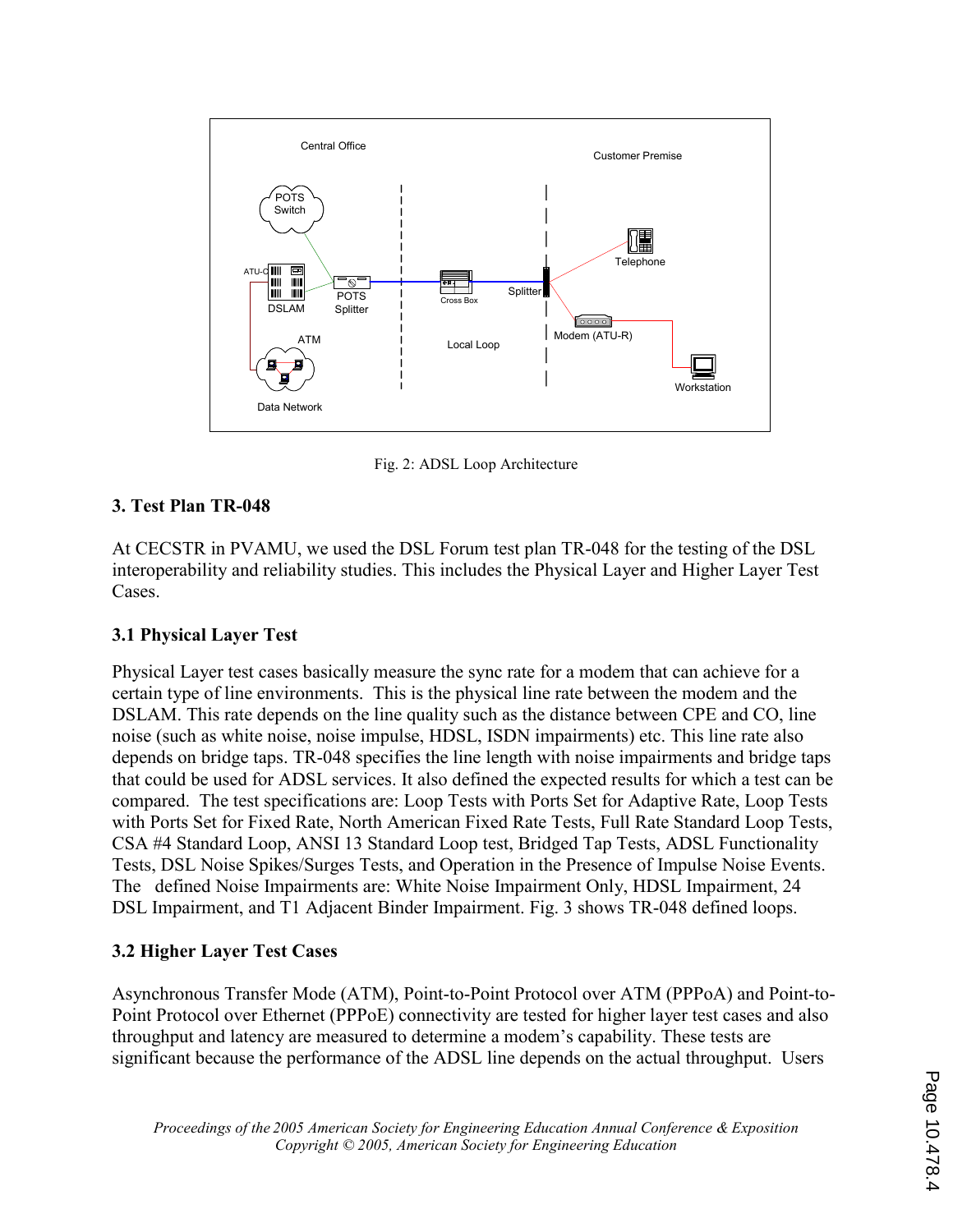

Fig. 3: Variable loops, loops with bridge tabs and Standard loops CSA-4 and ANSI-13

activities such as web browsing, downloading files, and multimedia applications using the ADSL connection depends on the throughput of the line. The connectivity tests are not time consuming but throughput and latency tests need many tests and hence automated testing is a desirable method for performing them. The packet-throughput test determines the CPE modem throughput by varying frame packets across a line. Among the higher layer test cases we developed automation for Packet throughout.

## 4. The Basic Test Setup, Automation Methods & General Algorithm

In the lab, we used Lucent's STINGER (DSLAM), Spirent Communications' Traffic Generator – SmartBits 200, Line Simulator- DLS400-IA and device under test (DUT)- Modems of various vendors. The basic setup for the test bed is shown in Fig. 4. We used serial connections for controlling the Wire line simulator, telnet connections for DSLAM and traffic generator. In the following sections we described the test algorithms according to TR-048.

# 4.1 Physical Layer Test Cases

For each Test scenario of physical layer test, TCL scripts send commands to Wire line simulator and DSLAM and prepare the test environment according to the test plan. The steps are:

- 1. Set DSLAM parameters (downstream, upstream rate, noise margin, line mode, etc).
- 2. Set loop length & noise impairments for each instances of the test.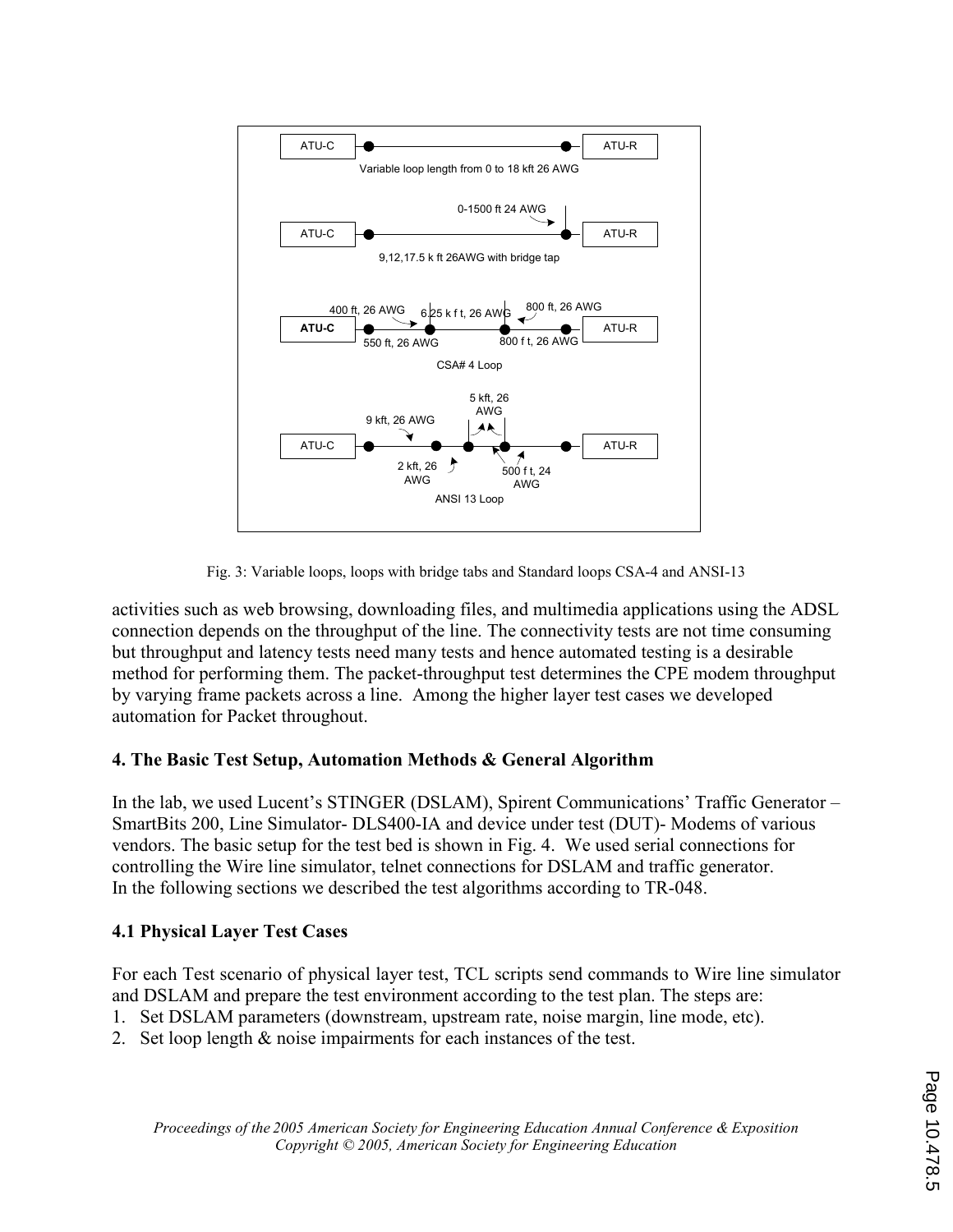

Fig. 4: BASIC TEST SET-UP

- 3. Disable DSLAM port.
- 4. Enable the DSLAM port.
- 5. Wait 60 seconds (modem should train itself within this time) and read Upstream, Downstream sync rate and noise margin from DSLAM.
- 6. If the actual downstream sync rate is less than the expected value and it is not less then 96 kbps then retest and follow step 3. Continue this process until the value is acceptable and stop after 3 recursions for that test instance.
- 7. Record the highest downstream sync rate and the associate upstream sync rate and noise margins for that instance in the text format.
- 8. Repeat steps 1 through 7 until the end of test.

Finally, we run Perl script to obtained formatted report in the Excel sheet from the saved log files.

A TCL script has all the modules of physical test cases and it produces automated test report with the help of Perl script. Fig. 5 shows a general flow chart of a physical layer test that we developed and implemented in this work.

Physical layer test also includes noise spike test. It verifies that sudden spike or noise on the line do not impact DSL functionality. We introduce noise spike for a very short time and check whether the modem needs to train itself again or not and also whether traffic resumes, if the sudden spike interrupts it. The test is operated on MID-CSA#6 loop (26AWG at 6000ft). The general algorithm for this test is given bellow:

- 1. Set the line parameters and noise parameters according to TR-048. For this test we keep the down and upstream DSLAM rate maximum.
- 2. Add TR-048 defined noise for t (initial t=1 sec) sec and measure the upstream and down stream noise and check whether the modem drops or not (if sync rate=0, modem drops)
	- a. If sync rate=0, wait 60 sec and check sync rate again. If sync rate remains 0 after 60 sec, stop the test.
	- b. If sync rate>0, modem trains itself and that means traffic will resume. Read the required data and save it in the log file.
	- c. If  $t > 10$  sec, stop the test, else increment t by 1 sec and follow steps of 2.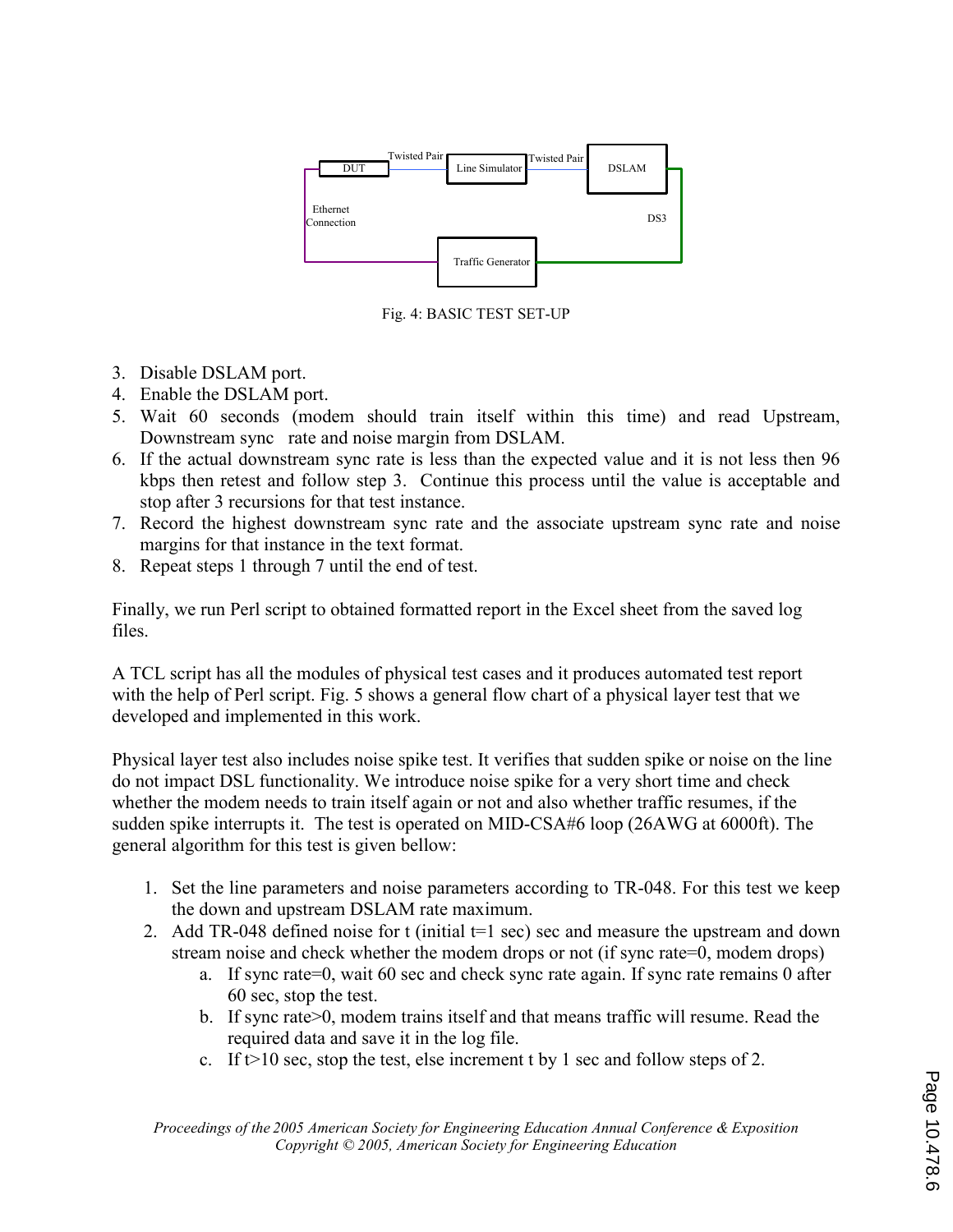



Fig. 5: General flow chart: Physical Layer Test Fig. 6: General flow-chart: Throughput Test

Port

N

Y

Decrement traffic by y%

N

File

End ?

**Stop** 

Y

 $\frac{1}{\sqrt{N}}$ 

(Start)

## 4.2 Higher Layer Test: Throughout Test

Higher layer test needs traffic generator to measure the efficiency of the modem with respect to the loop length, frame size, etc. Throughput test determines the maximum transmission rate at which modem can forward traffic with no frame loss, or a user defined acceptable frame loss. By increasing the transmission rate at specified levels, we can determine the modem capacity. We configured the traffic generator as it generates ATM traffic and received via DSALM and modem to Ethernet port of the generator and vice versa. Two types of tests are performed: one for variable length with adaptive rate with three frame sizes and one for fixed rate with fixed frame size for a standard loop. The basic algorithm is the same as that of the physical test cases. The script controls the Wire line simulators, DSLAM and the traffic generator. For the traffic generator part, the algorithm is as shown in Fig. 6. Traffic generator generates maximum allowable traffic and records the received traffic in terms of number of packet. If packet loss occurs and it is not acceptable then reduce the traffic rate by some specified percentage rate and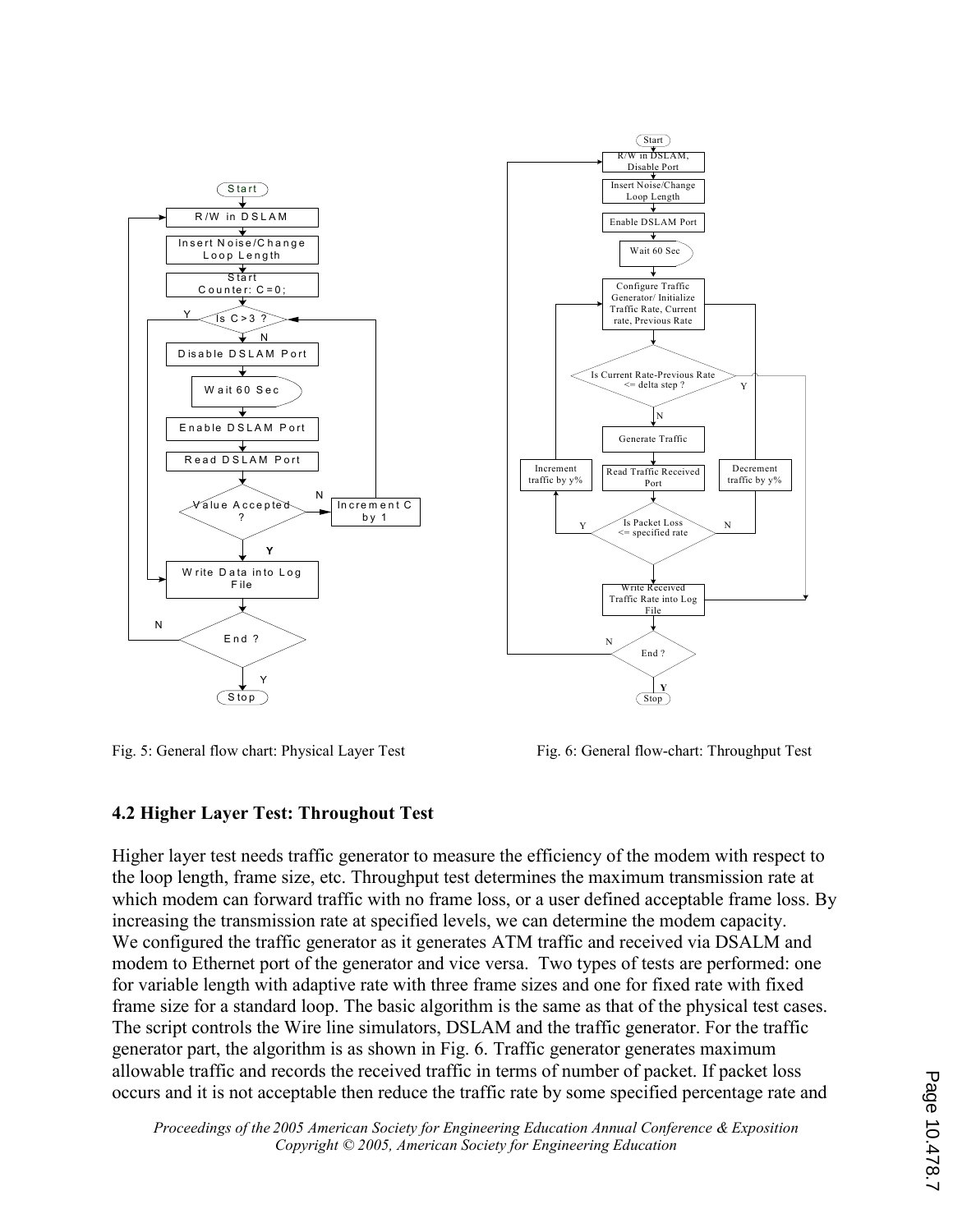retest it again. The iteration goes on until there is no packet loss. If no packet loss occurs, there is a Δ rate increment and the test goes on. For the iteration where the difference between the current rate and the previous rate is equal to defined  $\Delta$  step and the loss is less than or equal to specified percentage of loss, the output is recorded in the log file. Fig. 6 shows a general flow chart for throughput test.

### 4.3 The Reliability Tests and Statistical Results

For reliability tests we used the same test plan TR-048 but we used one modem over ports 1-24 of Stinger ADSL LIM card. We used the first slot of the Stinger for this test. This test refers the difference of performances of DSLAM ports against a single modem. In Fig. 7 all physical tests passing number for different impairments are plotted in a single plot to visualize at a glance. Table 1 shows all the necessary parameters calculated from the plots.



Fig. 7 Number of Pass Over Ports 1-24

|  | TABLE 1: DATA TABLE FOR VARIOUS PARAMETERS |  |  |  |
|--|--------------------------------------------|--|--|--|
|--|--------------------------------------------|--|--|--|

|                  | <b>AWGN</b> | <b>24 HDSL</b><br><b>Impairment</b> | <b>24 DSL</b><br><b>Impairment</b> | 5T1<br><b>Impairment</b> | CSA <sub>4</sub> | <b>ANSI 13</b> | B1    |
|------------------|-------------|-------------------------------------|------------------------------------|--------------------------|------------------|----------------|-------|
|                  |             |                                     |                                    |                          |                  |                |       |
| Average No.      |             |                                     |                                    |                          |                  |                |       |
| of Passing       | 55.25       | 5.38                                | 8.13                               | 10.79                    | 5.67             | 2.96           | 21.71 |
| Average % of     |             |                                     |                                    |                          |                  |                |       |
| Passing          | 69.06       | 44.79                               | 67.71                              | 77.08                    | 70.83            | 36.98          | 45.23 |
| <b>Standard</b>  |             |                                     |                                    |                          |                  |                |       |
| <b>Deviation</b> | 3.14        | 0.58                                | 1.08                               | 0.72                     | 0.56             | 0.46           | 4.18  |
| Variance         | 9.85        | 0.33                                | 1.16                               | 0.52                     | 0.32             | 0.22           | 17.43 |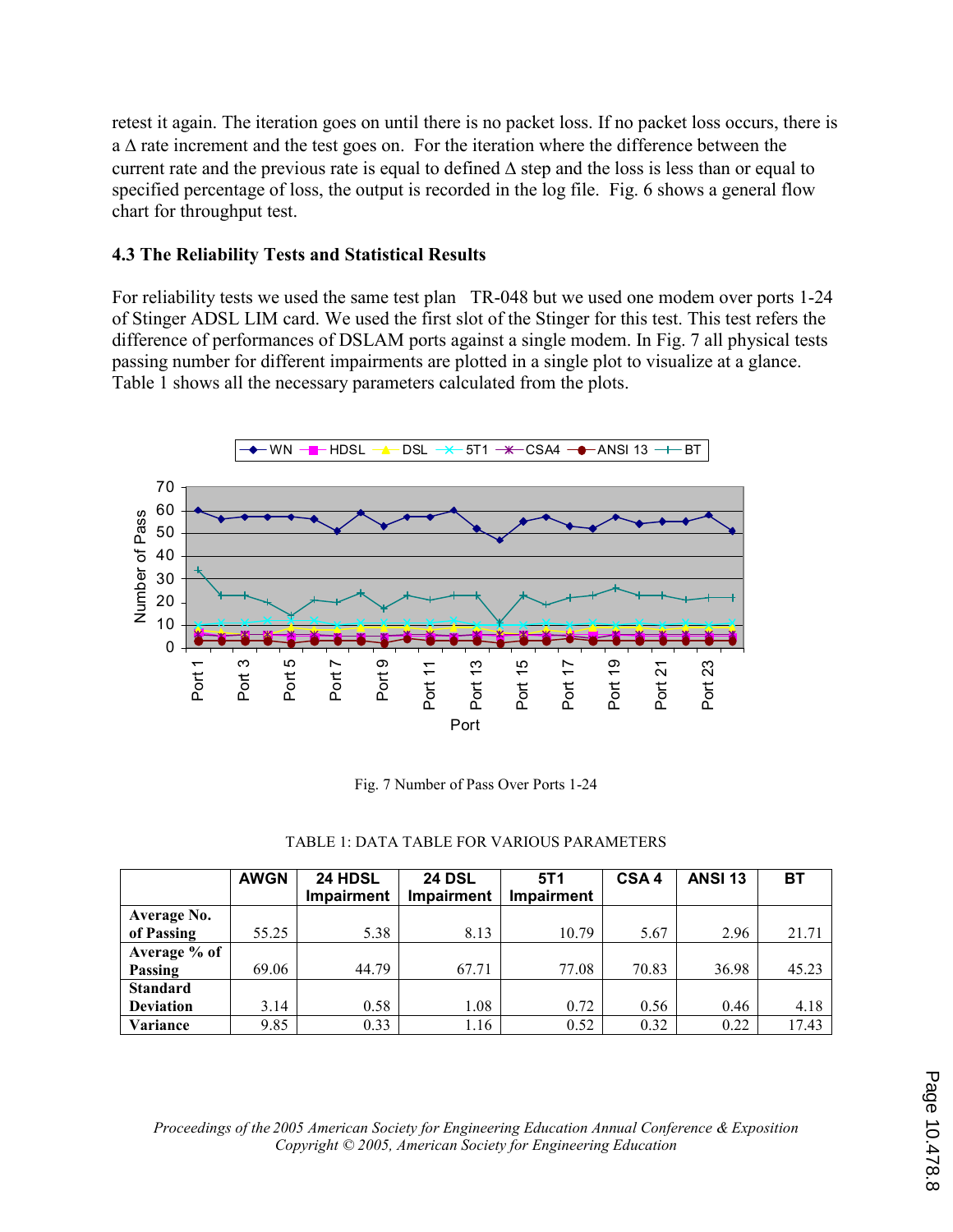Formulas for calculations:

 $n$ : Total number of ports

 $x$ : Number of pass for each port

x: Arithmetic Mean(average) = sum of samples/number of total ports

$$
\sigma^2
$$
: Variance =  $\frac{1}{n} \sum (x - \overline{x})^2$   

$$
\sigma
$$
: Standard deviation =  $\sqrt{\frac{n \sum x^2 - (\sum x)^2}{n(n-1)}}$ 

The standard deviation is calculated using the "nonbiased" or "n-1" method.

The throughputs on variable loops with three packet sizes (64/512/1518 bytes) are tested against 24 ports in the DSLAM slot 1. We also tested Sprint's service-offer rates [5] against 24 ports. Tests were categorized as downstream and upstream, each categorization has two operational modes: fast mode and interleave mode.

The reliability test has produced a significant variance for physical and throughput tests from port to port of the Stinger line interface module (LIM) card. Since the modem was kept constant, it is expected that the result would be very close to each other irrespective of LIM port. But in reality that was not the case. The standard deviations for the physical test cases and throughput tests over 24 ports give us valuable inside information of the LIM card performance, i.e. performance differs a lot from port to port [4].

## 5. Conclusions

The interoperability and reliability tests which follow the same TR-048 test plan are time consuming and hence an automated test plan reduces the time factor as well as the cost of modem testing. Automation process controls the DSLAM, automate line simulation with specified line conditions for specific test and generate traffic for throughput test and retrieve all the required data from DSLAM and traffic generator for physical and throughput tests. Our automated test report confirms the manual tests, which in turn validates the automation. It produces consistent results and saves manual labor and time. TR-048 is a complex test plan to test and a fully automated approach as in our case saves time and money. The students enjoyed working in this project. They valued the hands-on experience that they got. As part of the lessons learned, we have included the topic in our broadband curriculum to expose our students on how to perform interoperability and reliable tests in our Broadband Communication Systems course. We are also developing sets of experiments that can be performed in any regular undergraduate or graduate course in broadband communication systems.

# 6. References

- [1] T Starr, J M Cioffi, P J Silverman, Understanding Digital Subscriber Line Technology, 1999, Printice Hall, NJ
- [2] ADSL Interoperability Test Plan, DSL Forum Technical Report, TR-048, April 2002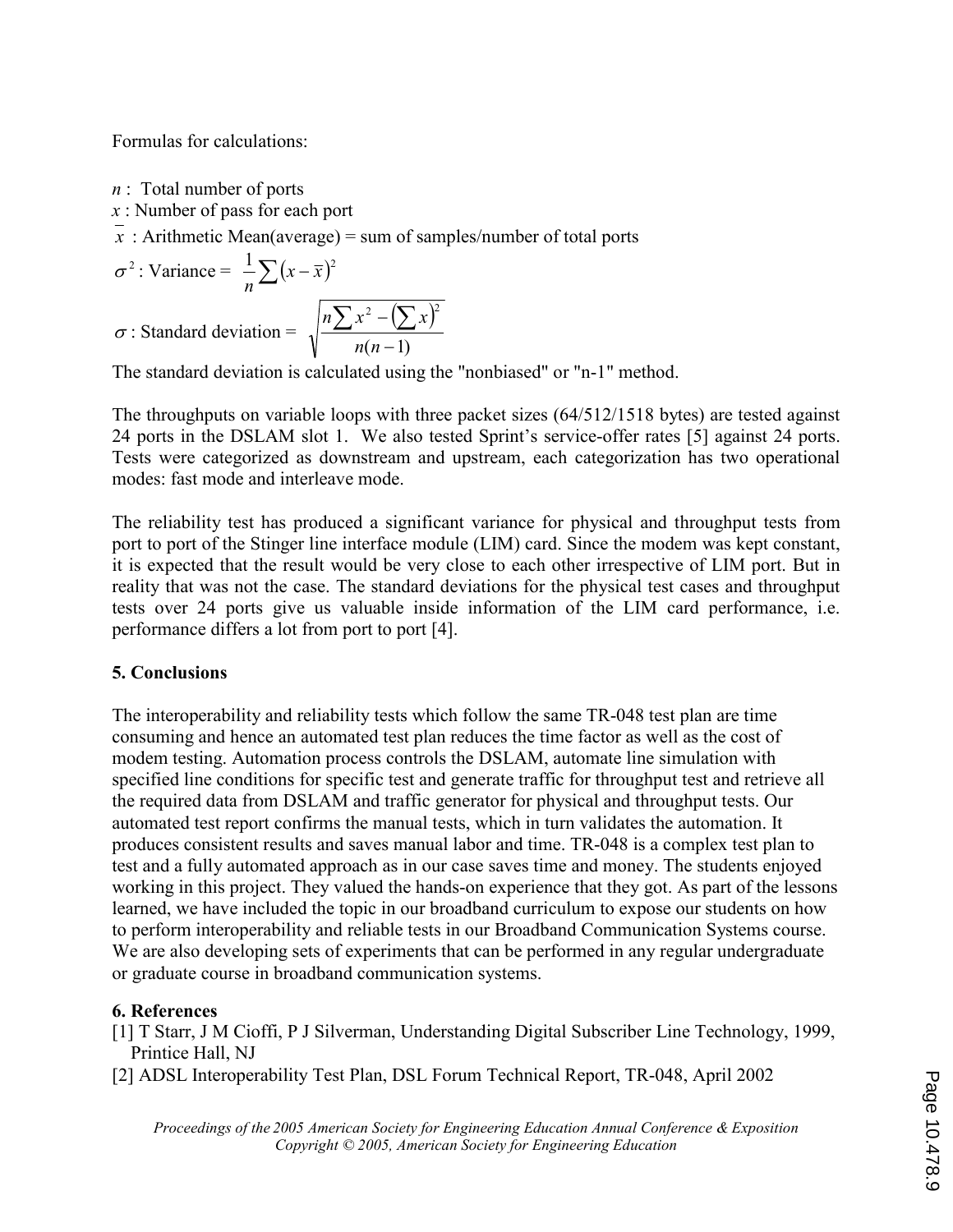- [3] W. Y. Chen, DSL Simulation Techniques and Standards Development for Digital Subscriber Line Systems, 1998, Macmillan Technology Publishing, Indiana, USA
- [4] S. Alam, J. Shen, C.M. Akujuobi, CECSTR Technical Report on ADSL Interoperability & Reliability Testing, 2004.
- [5] Sprint's DSL forum version of DSL modems interoperability test plan, 2003
- [6] C.M. Akujuobi, Shumon Alam, " Development of an Automation Process for ADSL Interoperability and Reliability Tests", in Proc. IEEE 37th Southeastern Symposium on System Theory (SSST), Tuskegee, Alabama, March 20-22, 2005

#### Appendix:

#### SAMPLE REPORT FOR VARIABLE LOOP LENGTH

Overall Verdict:

60 ADSL Link: Pass/Fail criteria: 72 out of 80 individual tests must be passed - Actual:

Latency: Fast & Interleaved

Fail

Target Noise Margin: 6 dB

Loop & Noise:

- Loop: 26 AWG

Noise: AWGN @ -140dBm/Hz at both ends.

|                           | <b>Fast Mode</b> |        |               |                                    |          |        |                  | <b>Interleaved Mode</b> |          |            |                  |                  |          |        |                |                               |
|---------------------------|------------------|--------|---------------|------------------------------------|----------|--------|------------------|-------------------------|----------|------------|------------------|------------------|----------|--------|----------------|-------------------------------|
|                           | Upstream         |        |               | Downstream                         |          |        | Upstream         |                         |          | Downstream |                  |                  |          |        |                |                               |
| AWG)                      | Sync Rate (kbps) |        |               | Sync Rate (kbps)                   |          |        | Sync Rate (kbps) |                         |          |            | Sync Rate (kbps) |                  |          |        |                |                               |
| Loop Length<br>26<br>(kt, | Expected         | Actual | Pass/Fail     | Margin,<br>$\pmb{\omega}$<br>Noise | Expected | Actual | Pass/Fail        | Margin,<br>Noise        | Expected | Actual     | Pass/Fail        | Margin,<br>Noise | Expected | Actual | Pass/Fail      | ∆H اal rd<br>Margin,<br>NOISE |
| 0                         | 800              | 832    | P             | 6                                  | 8000     | 8000   | P                | 4                       | 800      | 896        | P                | 0                | 7616     | 7616   | P              | 0                             |
| 1                         | 800              | 832    | P             | 5                                  | 8000     | 8000   | P                | 3                       | 800      | 896        | P                | 0                | 7616     | 7616   | P              | 8                             |
| 2                         | 800              | 864    | P             | 7                                  | 8000     | 8000   | P                | 6                       | 800      | 896        | P                | 0                | 7616     | 7616   | P              | 8                             |
| 3                         | 800              | 896    | P             | 6                                  | 8000     | 8000   | P                | 5                       | 800      | 896        | P                | 5                | 7616     | 7616   | P              | 9                             |
| 4                         | 800              | 832    | P             | 7                                  | 8000     | 8000   | P                |                         | 800      | 896        | P                | 5                | 7616     | 7616   | P              | 9                             |
| 5                         | 800              | 864    | P             | 5                                  | 8000     | 8000   | P                | 9                       | 800      | 896        | P                | 6                | 7616     | 7616   | P              | $\overline{11}$               |
| 6                         | 800              | 864    | P             | 6                                  | 8000     | 8000   | P                | 6                       | 800      | 896        | P                | 7                | 7616     | 7616   | P              | 8                             |
| 7                         | 800              | 864    | P             | 6                                  | 8000     | 8000   | P                | 6                       | 800      | 896        | P                | 6                | 7616     | 7616   | P              | 8                             |
| 8                         | 800              | 864    | P             | 6                                  | 7360     | 7552   | P                | 0                       | 800      | 896        | P                | 6                | 7360     | 7616   | P              | 6                             |
| 9                         | 800              | 864    | P             | 5                                  | 6432     | 6688   | P                | 5                       | 800      | 896        | P                | 6                | 6528     | 6944   | $\overline{P}$ | 5                             |
| 10                        | 800              | 832    | P             | 4                                  | 5408     | 5376   | <b>Retest</b>    | 5                       | 800      | 896        | P                | 6                | 5408     | 3296   | F              | 0                             |
| 11                        | 768              | 800    | P             | 5                                  | 4224     | 4416   | P                | 5                       | 800      | 832        | P                | 5                | 4256     | 4384   | P              | 6                             |
| 12                        | 704              | 640    | <b>Retest</b> | 6                                  | 3200     | 3360   | P                | 6                       | 800      | 736        | <b>Retest</b>    | 6                | 3488     | 3712   | P              | 6                             |
| 13                        | 608              | 608    | P             |                                    | 2336     | 2464   | P                | 6                       | 736      | 672        | <b>Retest</b>    | 7                | 2592     | 2688   | P              | 6                             |
| 14                        | 512              | 512    | P             | 8                                  | 1696     | 1728   | P                | 6                       | 640      | 608        | <b>Retest</b>    | 7                | 1824     | 1856   | P              | $\overline{7}$                |
| 15                        | 416              | 448    | P             | 9                                  | 1184     | 1184   | P                | 6                       | 576      | 512        | <b>Retest</b>    | 9                | 1408     | 376    | <b>Retest</b>  | 6                             |
| 16                        | 320              | 384    | P             | 10                                 | 800      | 512    | F                |                         | 480      | 416        | Retest           | 11               | 960      | 864    | <b>Retest</b>  | 6                             |
| 17                        | 256              | 288    | P             | 10                                 | 512      | 320    | F                |                         | 384      | 352        | <b>Retest</b>    | 10               | 608      | 512    | <b>Retest</b>  | 6                             |
| 17.5                      | 224              | 224    | P             | 10                                 | 384      | 320    | <b>Retest</b>    | 6                       | 384      | 320        | <b>Retest</b>    | 10               | 480      | 352    | F              | 7                             |
| 18                        | 160              | 192    | P             | 11                                 | 288      | 128    | F                | 6                       | 352      | 288        | <b>Retest</b>    | 10               | 416      | 192    | F              | 8                             |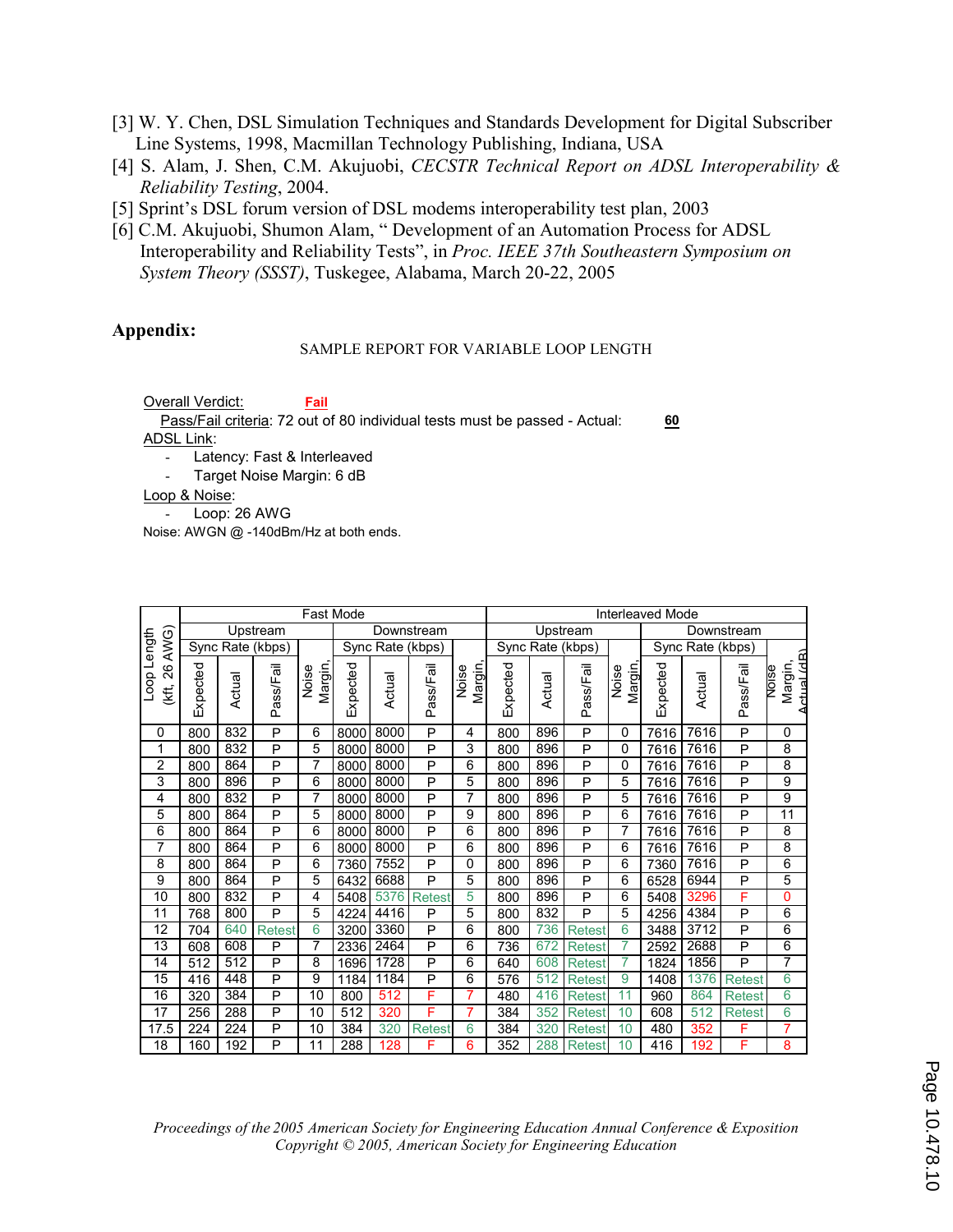

Fig.8: Down stream throughput test for variable loop length



Fig.9: Up stream throughput test for variable loop length



Fig. 10: Standard Deviation over port 1-24 for downstream traffic in fast mode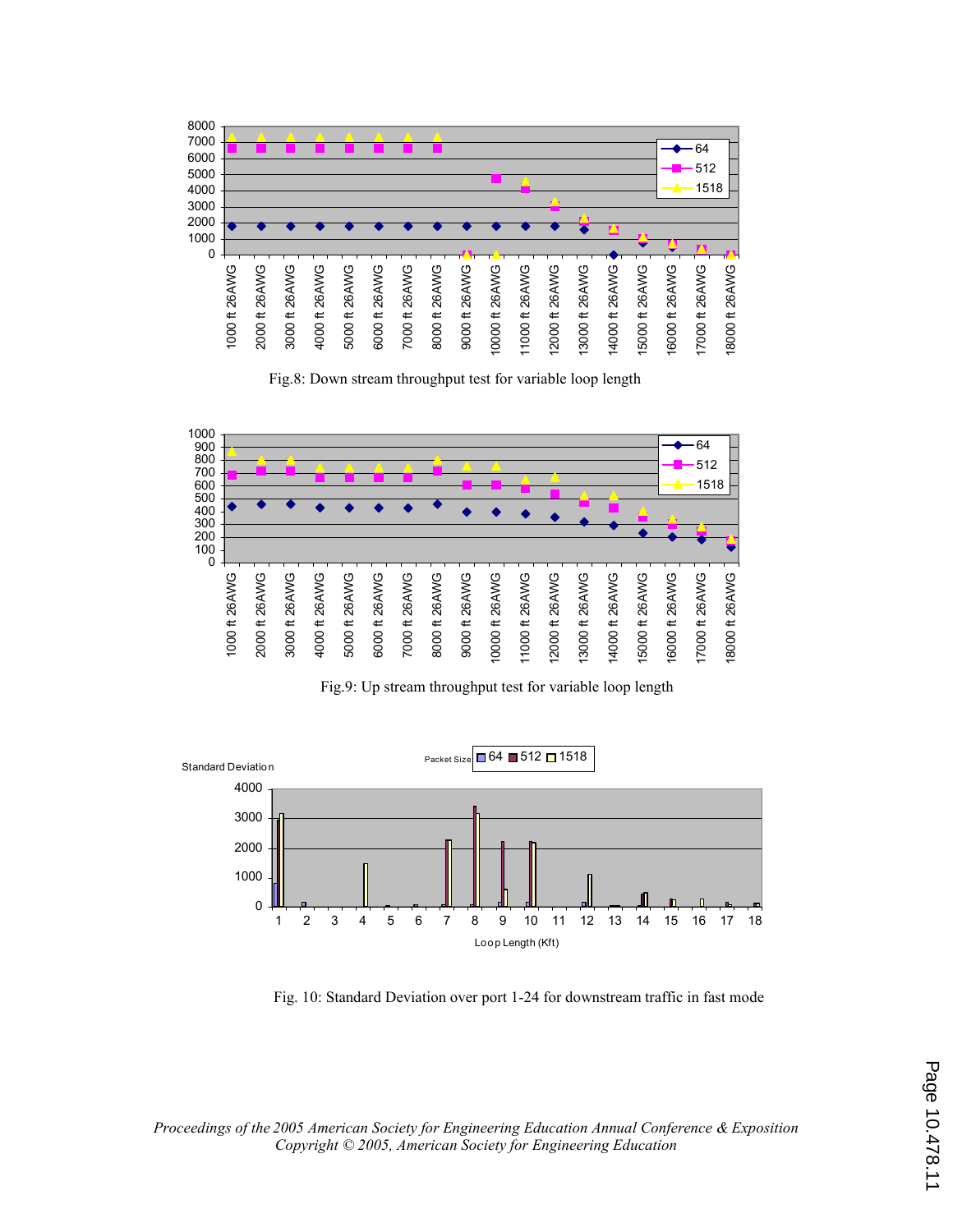

Fig. 11: Sample offered rate for Lucent CellPipe-50A- Down stream



Fig. 12: Sample offered rate for Lucent CellPipe-50A-Up stream



Fig. 13: Some Sections of the Broadband Access Technologies Research Lab (BATRL) in the Center of Excellence for Communication Systems Technology Research (CECSTR) at Prairie View A&M University (PVAMU)